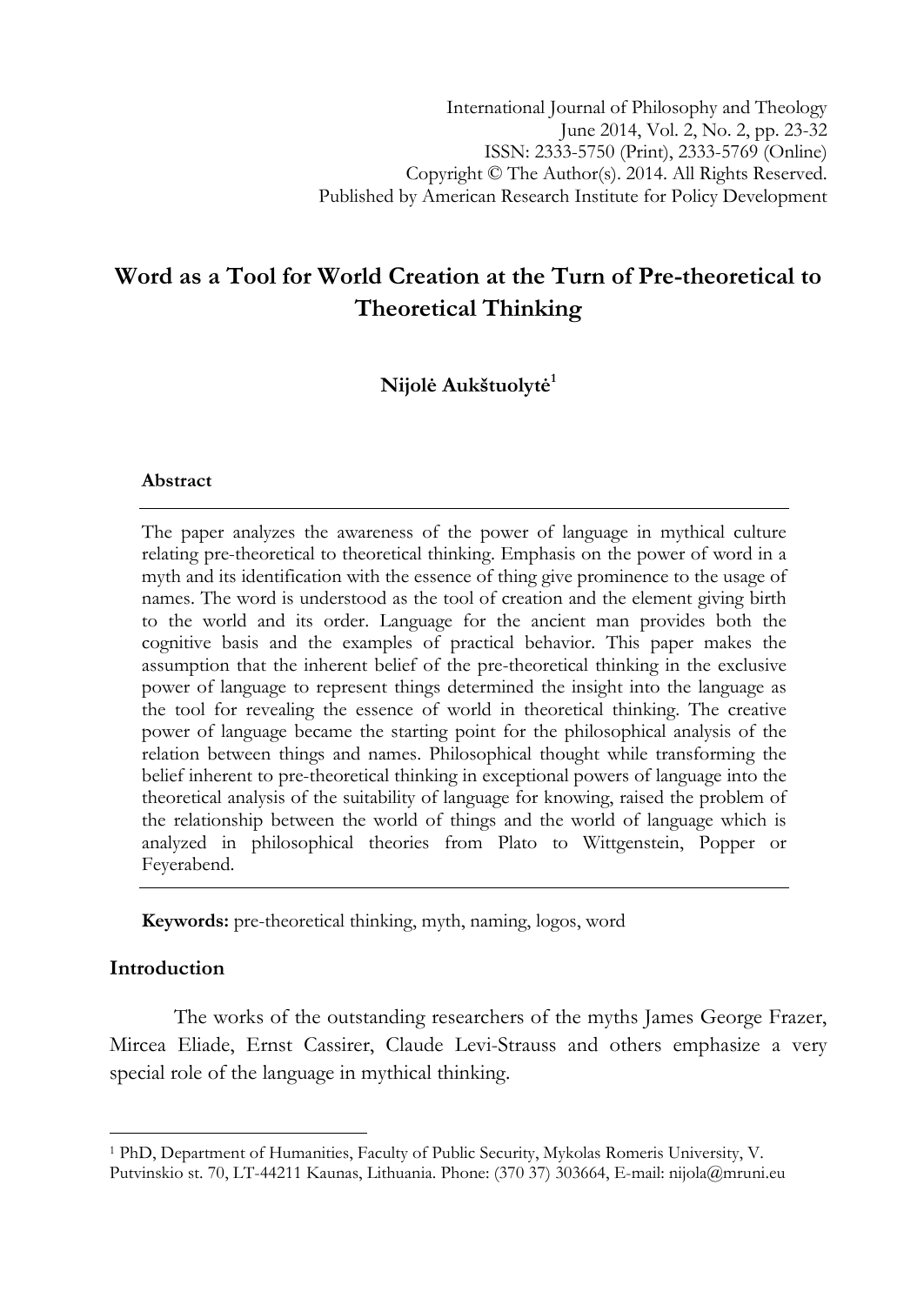The myth, as the historically earliest reflection of the world, proclaims awareness of the powers of language in the archaic culture and originates the insight into the word as the tool and principle of creation, from where the world and its order is born both in Christianity and in theoretical thinking.

In the myths, the ancient man, by means of the form of narration, reconstructing real developments and phenomena, symbolically expresses his relation with the world, recollects its structure, seeks to find order, links and sense. The myth characterized by the integrity of reality and its experiences, by poor differentiation of objective and subjective aspects determines the fact that things, beings and their symbols, in the first place, names are equalized. Thinking of the archaic man characterized by his belief in magic powers and "realistic nature" of language implies recognition of the active role of language in man's relation with the world, which became the starting point for the philosophical reflection of the powers of language. The developing theoretical thinking tends to transform the belief typical for the pretheoretical knowledge in exceptional powers of language into the theoretical analysis of the suitability of language for the cognition of the essence of the world. The recognition of their correlation leads to better awareness of the first philosophical attempts to find the real names of things with the view to reveal the nature of the world, to grope the origins of the universal principles of the formation of human thought.

#### The Power of Word in Pre-Theoretical Thinking

The archaic mind sees language as a given reality equal by its authenticity to physical reality and even surpassing it by its importance. The world of language is as objective as the world of things, and the names are not conventions, but, rather, the equivalent of the essence of things. The name is seen as something inseparable from the object to be denominated, as something that gives it fullness and perfection.

There exists an intuitive precondition that the object consists not only of the visible corporeal part, but also of spirit which is represented by a name. Due to its name the object is perceived not only by the empirical, but also by the ideal aspect.

Cassirer (1957) defines the role of the word in pre-theoretical images very precisely and concisely, when he says: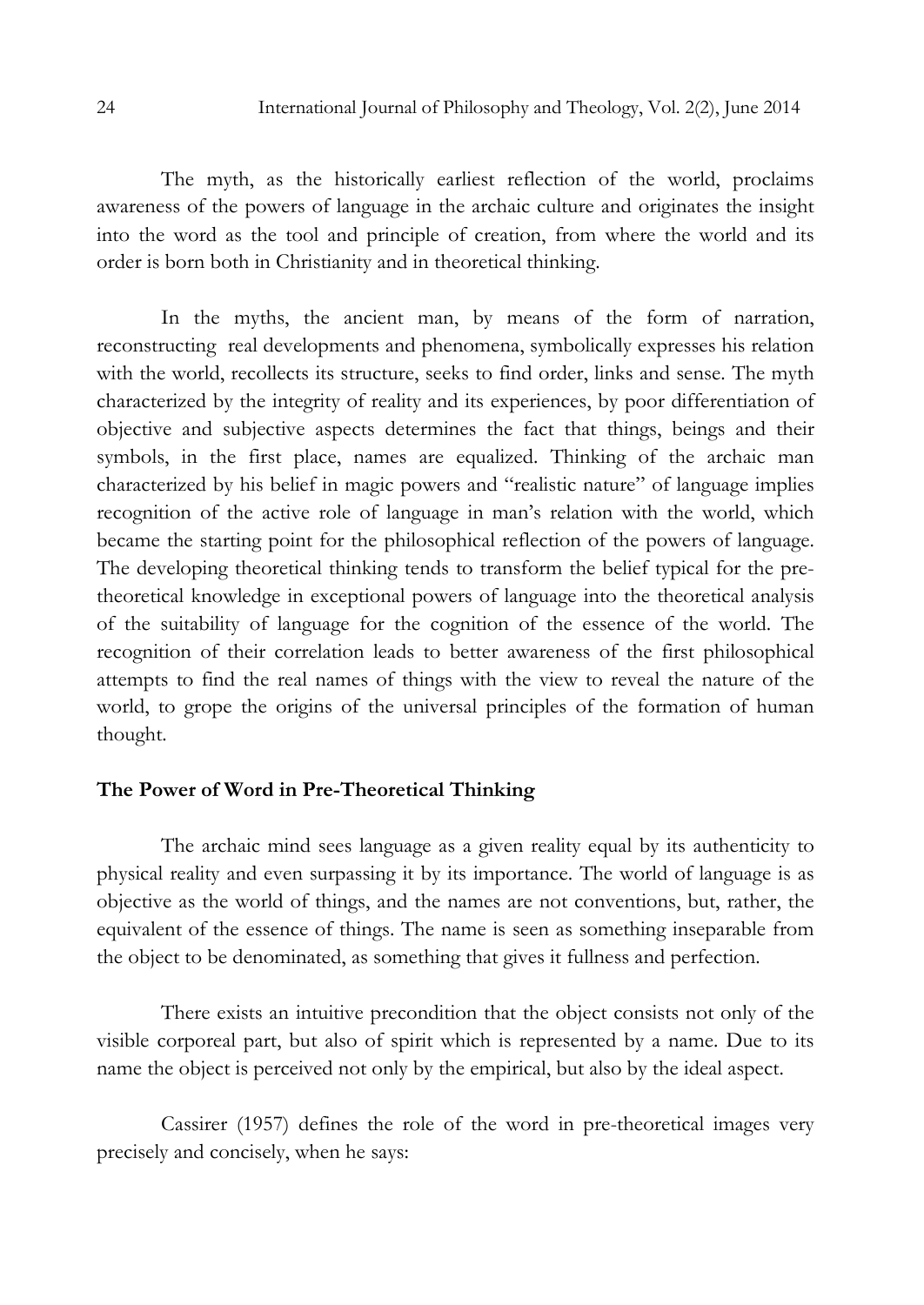For this first level of reflection  $\leq \ldots \geq$  the word is not a designation and denomination or a spiritual symbol of reality; it is itself a very real part of reality. The mythical view of language < ... > characterized by this indifference of word and thing. Here the essence of every thing is contained in its name (p. 117-118).

The viewpoint of myths to the name as to the core essence of the object and its spirit gives prominence to the usage of names. The change of name in the mythical consciousness is understood as destruction of the existing object and creation of the new one. Incantation, spell, different taboo, secret speeches – all these are what the verbal magic is based on. The myths proclaim the belief that man can be affected in a good or bad manner depending on the context where his name is enounced. For example, naming the disease is seen as its invitation, because it can arrive on hearing its name. The taboo of the names of the dead is based on the fear to provoke their spirit, the boy's becoming a man is reinforced by a new name, etc. That evidently testifies unconventional conception of names, their ontological sense, because a name is recognized as a spiritual equivalent of the object. Belief in the magic power of the name forms the viewpoint that a word is valuable in itself and that the thought acquires the form of reality only by wordy expression. A word, like God or a demon, for a man is not his own creation. It is significant or essential as something objectively real. On the other hand, language is seen as a way by which human being is related to the world's order. Hussey (1982) says, that language reveals how everything occurs in the world of things (p. 56).

Pre-theoretical mind relates the word with the divine creation. Almost in all religions the word is understood as God's tool for creation due to which everything occurs. The Demiurge power creating the Universe from separate elements is materialized in the word. In all archaic cultures naming is equal to the act of creation, and the giver of a name is also the creator of the world. All being acquires subsistence and beginning from God's word.

It determines order within which man and Universe exist and act. Eliade (1990) describes cosmogonic Polynesian myth, according to which, the highest God by the power of his words separated waters, created Heaven and Earth. Thanks to these words the world started to exist. Naturally, they are not simple words. They bear a sacred power.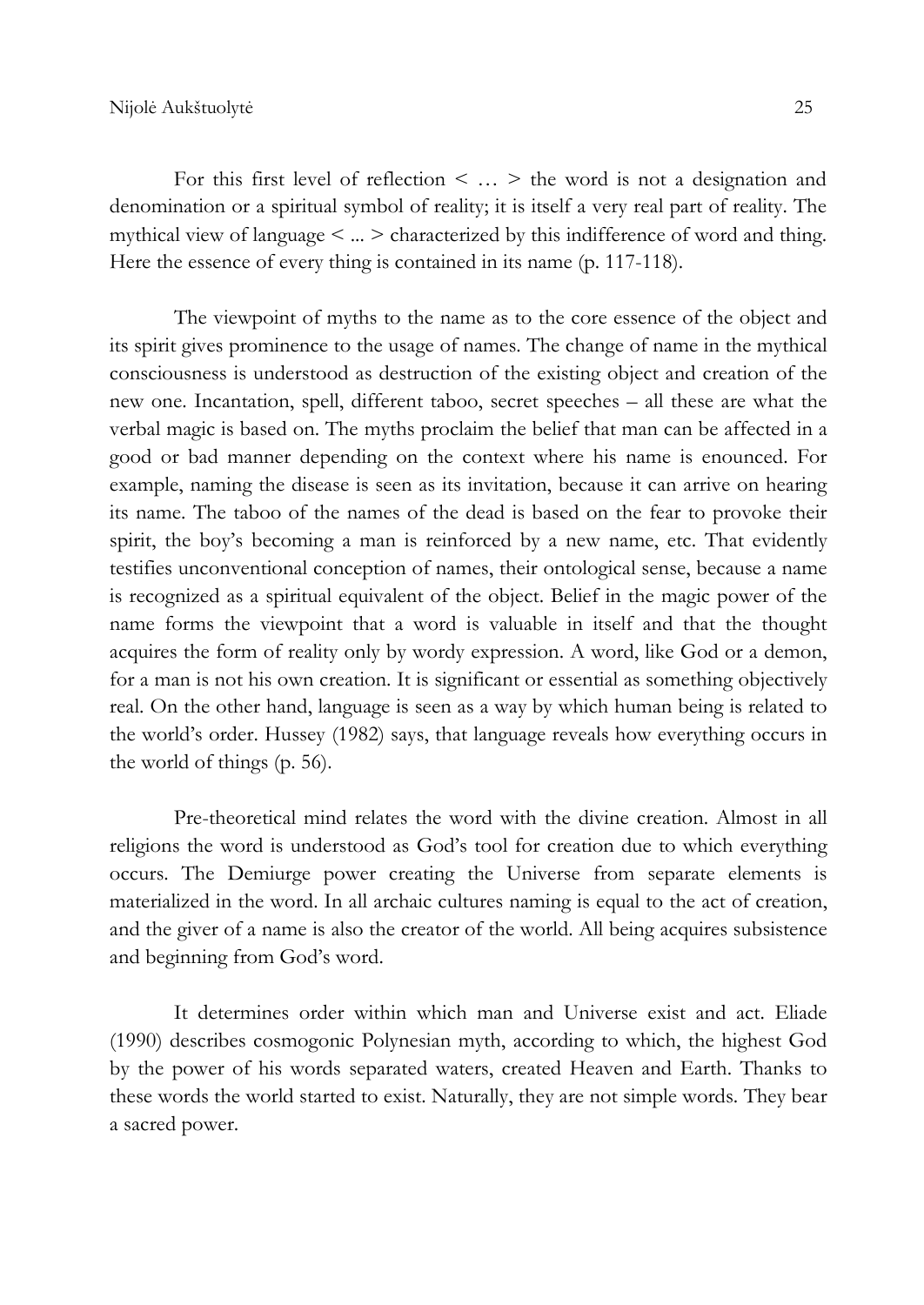Similarly, in Hindu religion or Egyptian mythology the highest entity from which Universe evolves is equalized to language (word). In the Veda books the word regulates and governs every motion of the Nature. Wilson (1977) writes about Egyptian mythology in which God of Wisdom takes care of word, language, measure, number, i.e., all knowledge which illustrates the ancient man's awareness of their interrelation. The idea of creative power of the word was taken over by Christianity. St. John's Gospel (2013) says:

At the beginning of time the Word already was; and God had the Word abiding with him, and the Word was God. He abode, at the beginning of time, with God. It was through him that all things came into being, and without him came nothing that has come to be. In him there was life, and that life was the light of men  $(1 - 4)$ .

The ancient man bases his creativity on the analogy with the divine creation. He utters the sacral words. The words with which God modeled the Universe are pronounced seeking to cure disabilities, to ease the heart or to give inspiration for victorious deeds. The man in some sense tends to repeat the main fact, i.e. creation of the world, archetypical gesture of God the Creator. That act of creation is related to language, rather than to the physical act. It is word that is acknowledged as the instrument of creation and the beginning of everything. Everything surrenders to its power, naturally, he who is in control of the word governs the world.

#### Language of the myth as the Earliest Reconstruction of the World

Considering the myth as knowledge conveyed in the form of symbols we encounter the language of the myth. Language, however, is not only a component of the myth. They both are in a direct relationship. Even the myth itself can be defined as a language of a certain type which symbolically creates the world.

Language does not develop from material nature of the world; however, the word in the myth is actualized. It is perceived as part of reality, as something inseparable from the denominated object, as its inherent part capable of substituting or representing an object or a being which otherwise are superior to human mind.

The myth hides a new power, i.e. logos. Mythic thinking intuitively envisaged that thought acquired reality only in a word, expressing it by word and granting it the feature of individuality.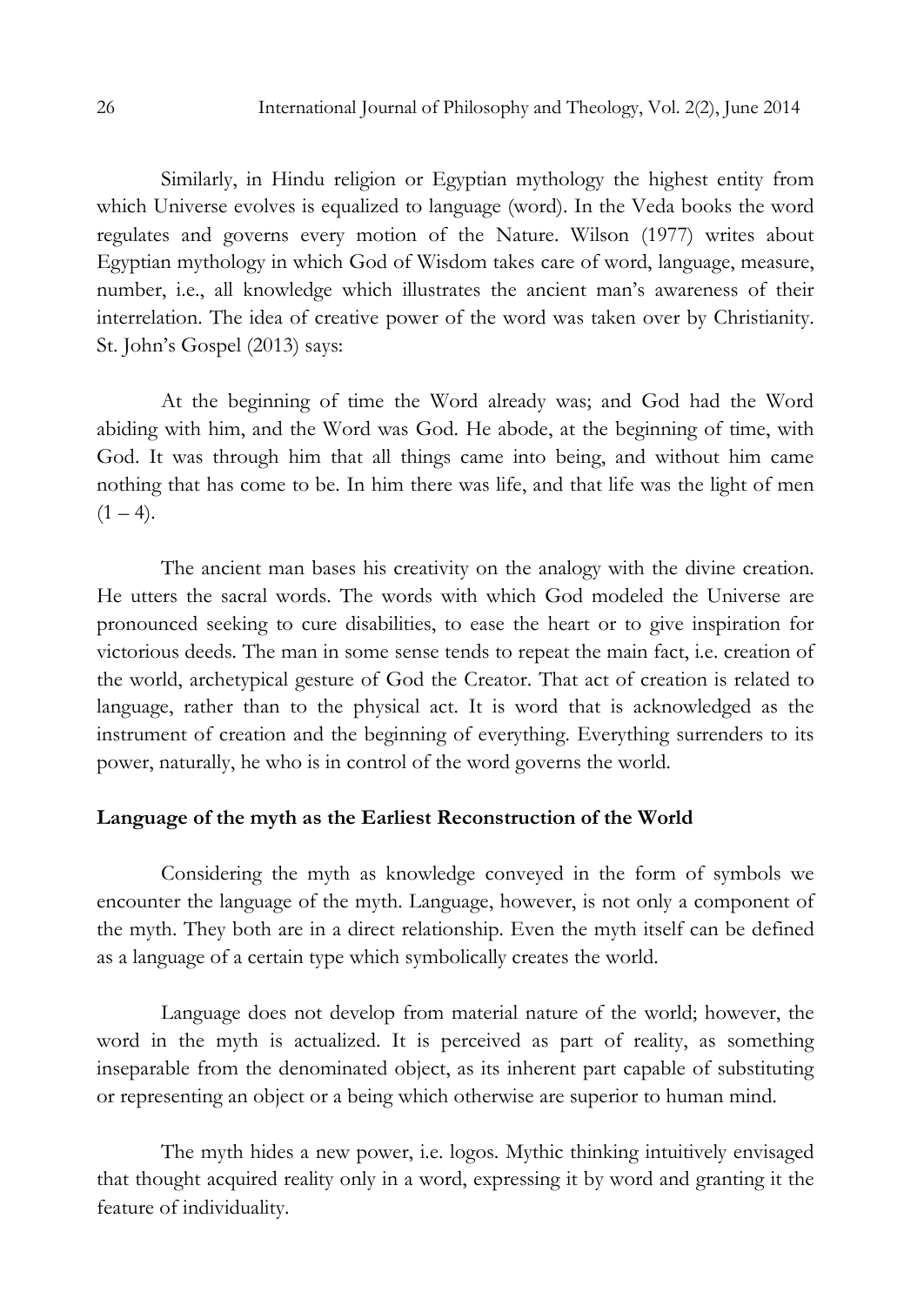So, words which denominate something are not accidental; they have a specific meaning and express a specific value. The myth as a specific projection of the human mind symbolically reconstructs the world, governs its elements and creates the whole from them. The archaic consciousness has a specific strategy of the realization of the world embodied by complicated operations of thinking. Mythical thinking is no less demanding than theoretical thinking. A 'story' retold in a myth is not a simple fantasy, but, rather, a kind of knowledge representing the analysis and conclusions of events. That knowledge is subject to deciphering in a way used for mathematical or physical symbols. As soon as the myth occurs beyond the magic practice seeking specific results, e.g. to call rain, or hunting catch, etc., it becomes a model of cognition. It is mythology that consolidates the available wisdom, the gained experience, the perceived meanings, i.e., things of undoubted importance in the societies with no writing or archives.

With the forming of writing, mythic consciousness perceives characters as sacral signs which turn into a tool important not only by its material or formal shape, but also by power to deliver knowledge. Inner development of writing from material pictures towards more universal symbols, deviating from the principles of imagery and similarity to the object, expanded the opportunity to embody abstract thought which gradually transforms word into the sign of concept. Even though the anthropomorphic language of the myth is a language of 'proper names', where a proper name is a general name of a thing, it expresses what today is understood as abstract categories.

The main thing is that while being 'language of proper names', on the one hand, the myth allowed representing concrete objects or beings; on the other hand, those names represented abstract concepts and created opportunities for the primitive people to accumulate knowledge, systemize it in different areas and construct models of the united world. Myths illustrate the need of the human mind to conceptualize the aspects of Universe and by them to reconstruct the world.

In that respect the myth can be acknowledged as 'primeval science' the study of which helps to better understand the diversity of human thinking. Such attitude is maintained not only by the researchers of myths, but also by modern physicists who do not establish a strict dividing line between theoretical and pre-theoretical thinking.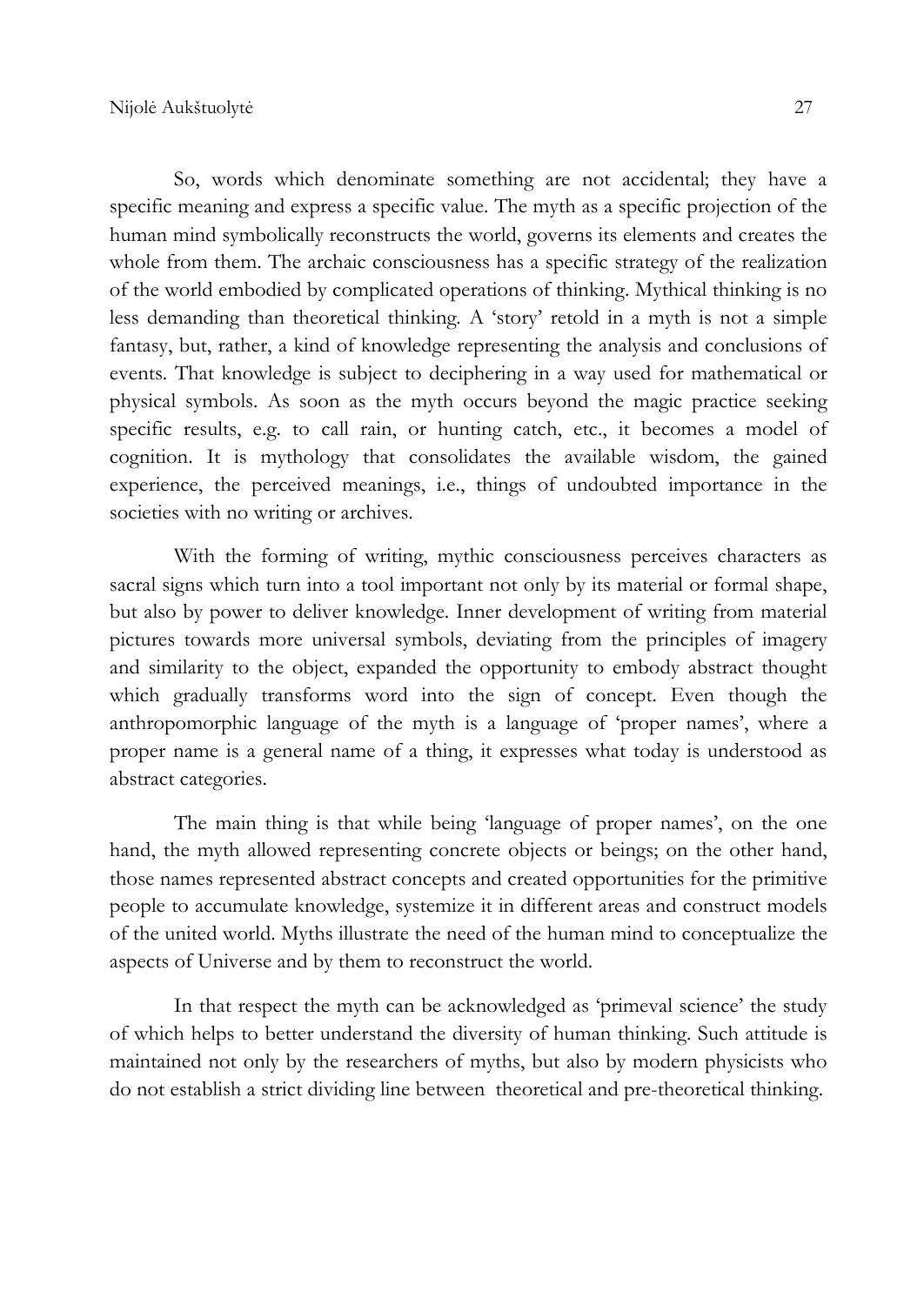Recognition of the conditional character of division between scientific and pre-scientific thought leads to the supposition that a human was always thinking rightly, and that levels of theoretical and pre-theoretical thinking are based on the same universal principles of thought formation. According to Levi-Strauss (1996), the logic of mythical thinking is equally demanding as that on which theoretical thinking is based. The author is led by the provision that changes occur not in the very thinking, but, rather, in the world, and the difference between theoretical knowledge and the myth is determined not so much by the quality of intellectual operations, but, rather, by the nature of things which are the object of these operations. It would be the same as to compare a stone axe and an iron axe. The latter is better not because it was better made. The core difference lies in the material from which they are made (p. 75).

Cognition which started with the myth gradually passes over to the level of theory. Not only the researchers of myths, but also some other scientists, including Einstein (1999), the outstanding physicist, father of the theory of relativity, maintain the idea that scientific thinking is a continuation of pre-scientific thinking (p. 253). At the time of the early history man started looking for general principles to be able to make use of natural phenomena. The imagination of myth creator intuitively anticipated what later was going to be cognized and named scientifically. It can be said that mythical thinking can be considered paradoxical, however, by no means primitive. Lotman and Uspenskii (2004) pointed out parallelism between the mythical thinking and the conventional logical thinking functions.

Worsley (1967) emphasized the ability of the Australian aborigines to systemize concepts referring to abstract features, to establish equivalence and analogies, which demonstrates evident ability of conceptual thinking. Myth researchers develop the origins of the universal principles of the formation of human thought.

# Transformation from the Magic Powers of the Word into the Philosophical Search for "Real Names"

The belief of the archaic mind in exceptional powers of the word gave the impetus for the philosophical reflection of the relation of the word and thing denominated by it. In that reflection direct relation of the word and the object inherent to mythical thinking is broken by inserting thought between them while perceiving their unity.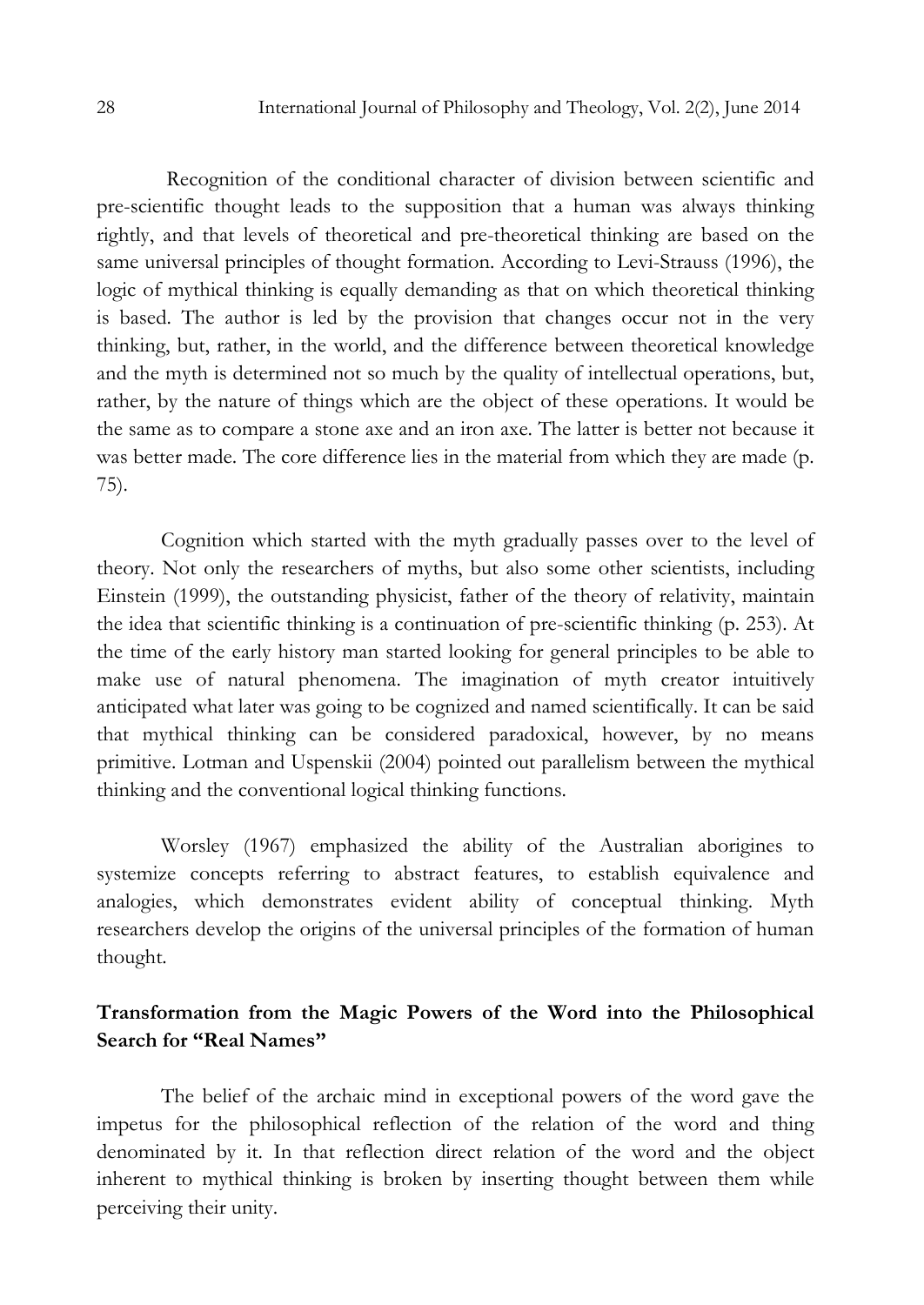That can be envisaged in the early conception of 'logos' as the principle of reality and its cognition, which illustrates the transition from mythical image of the world to its philosophical idea. According to Cassirer (1957),

The world is no longer the plaything of demonic powers who govern it according to their whim and fancy, but is subject to a universal rule which binds together every particular reality and event and assigns to them their unchanging measure. <...> And it is this one intrinsically immutable law of the cosmos which is expressed in the world of nature as in the world of language, in different form yet intrinsically the same (p. 119).

The concept of 'logos' is interpreted as the one covering language and what it says about reality as well as reality itself. It is also related to mythical viewpoint of the creative power of word. The perception of the unity of reality is based on the power of the word. In philosophy of Heraclitus (1995) 'logos' presents identity between general background of reality and the principle of its cognition. It expresses the power of reality to reveal itself through thinking and language and to emphasize the essence of the whole by means of language. Envisaging the constant given in the words, i.e. the concept, it was realized that knowing expressed by language is not an introspective activity, that, when thought is expressed by language something objective occurs which does not allow deviation of thinking to any other direction at any time.

Starting to think from some point the sequence of thinking is already determined. This occurs due to the regularities of language and forming the thought. That fact, undoubtedly important for further development of the conception of language, enabled philosophy to raise the question about the power of language to reveal the essence of the world phenomena.

In Plato's works 'logos' treated as thought expressed by language, in other words, as a pronounced thought, expands and deepens the old concept of 'logos'. Language for him is important as a form allowing us to observe and study what is not accessible to immediate observation, however, important for philosophical reflection, i.e., thought. Acknowledging the identity of the whole of knowing or mind to the whole of language, Plato raises the question whether language can be the cognition instrument expressing the essence of things.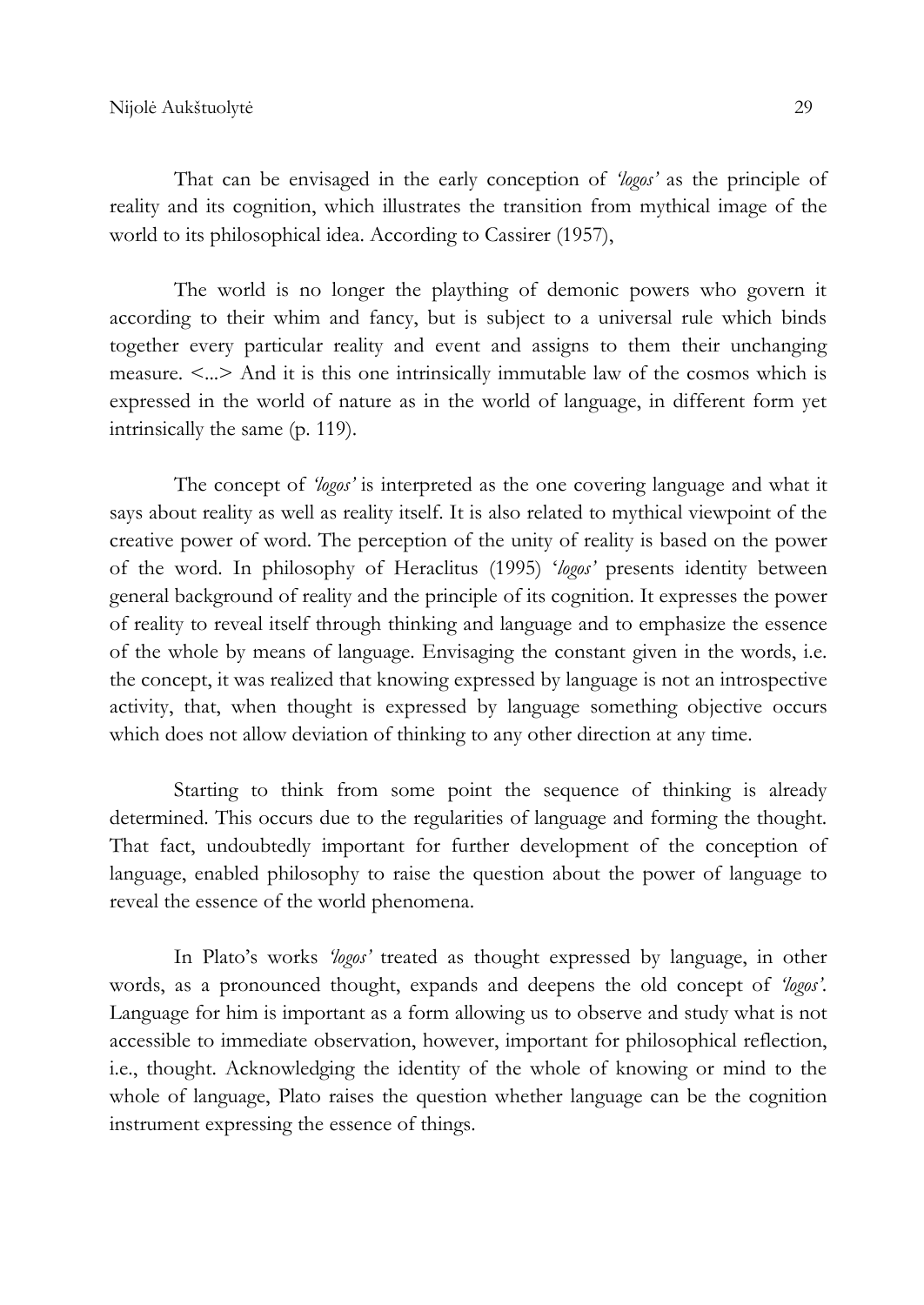The philosophy of Plato is characterized by the separation between being and the reality of things, rationally cognized and sensually perceived aspects.

Due to perception of the qualitative difference between being and becoming objects and the conviction that it is not possible to cognize something that cannot be embodied in language, philosopher relates the question about what we can cognize to how much language is able to help reason in the cognition process. Relating cognition act with denomination, Plato considers language a tool for cognition. We read in Plato's Cratylus (1996) that who knows names knows things and who has discovered names discovers whose names these are (p. 217). While being 'logos', the word is not only an arbitrary sign. It provides the opportunity to relate the changing thing to its constant essence. By clarifying whether it is possible to cognize the essence as the models of things and the actual cognition object by language, Plato also raises a question about what cognition of essence can tell about things as the reflections of their essence. According to Popper (1998), "what [Plato] was looking for was knowledge … the purely rational knowledge of the world that does not change; but at the same time, knowledge that could be used to investigate this changing world …" (p. 23). This implies the importance of active cognitive role of language in theoretical thinking.

Plato expresses his belief that cognition acts and thought cannot be studied apart from language. When studying language we recognize thought. We can understand the thinking content as much as it is engraved in language.

The philosopher, while analyzing language in different dialogues *Parmenides*, Theatetus, Timaeus, Sophist and, specifically, Cratylus, revealed the generality of the names of things and of the names of their essence, thus showing the possibility to denominate things by the names of their essence. This provided the opportunity to apply the cognition of essences for the changing world of things, i.e. to recognize language as the tool for cognition of the world and seek to find 'real names', i.e. forms which could by themselves express the structures of the world and thinking and reveal the nature of the world. But Plato refused mythological understanding of the identity between a thing and a word and raised the problem of their relationship which is relevant for different language study programs.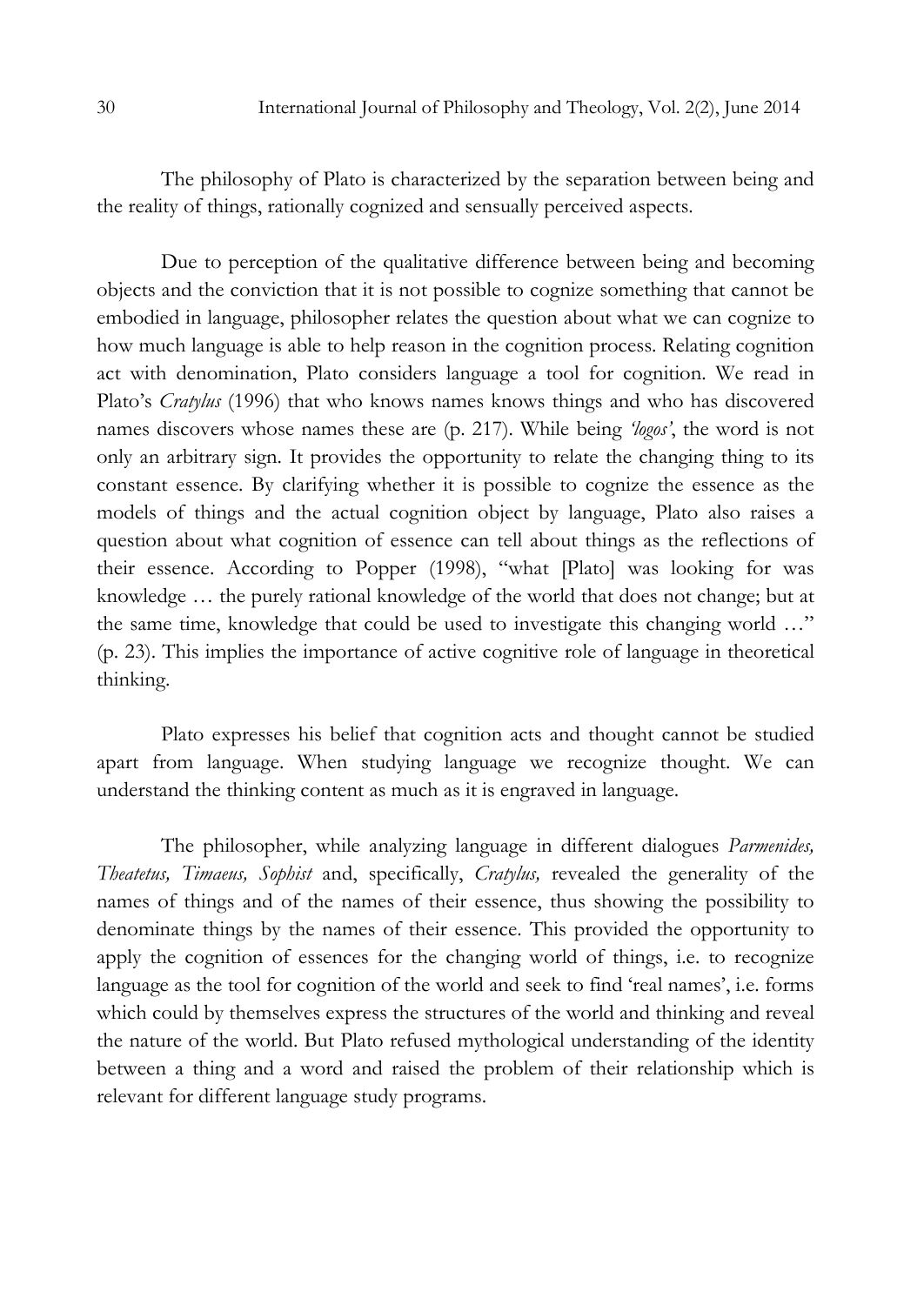## **Conclusions**

Enormous attention paid to the name and to the divine creative power of language in mythical thinking shows awareness of the importance of language and its 'realistic nature' in the archaic cultures.

The magic power of the word to create and change the world implies the insight into the active role of language in the relation of man and the world.

The study of myths leads to the discovery of the universal principles of formation of human thought and historical origins of the awareness of the power of language.

At the turn of pre-theoretical to theoretical thinking the transition from the awareness of the power of language to the philosophical reflection of the role of language occurs. Philosophical thought transforms the inherent belief of pretheoretical knowing in the exceptional powers of language into the theoretical analysis of the cognitive role of language and raises the problem of the relationship between the world of things and the world of language which is analyzed in philosophical theories from Plato to Wittgenstein, Popper or Feyerabend.